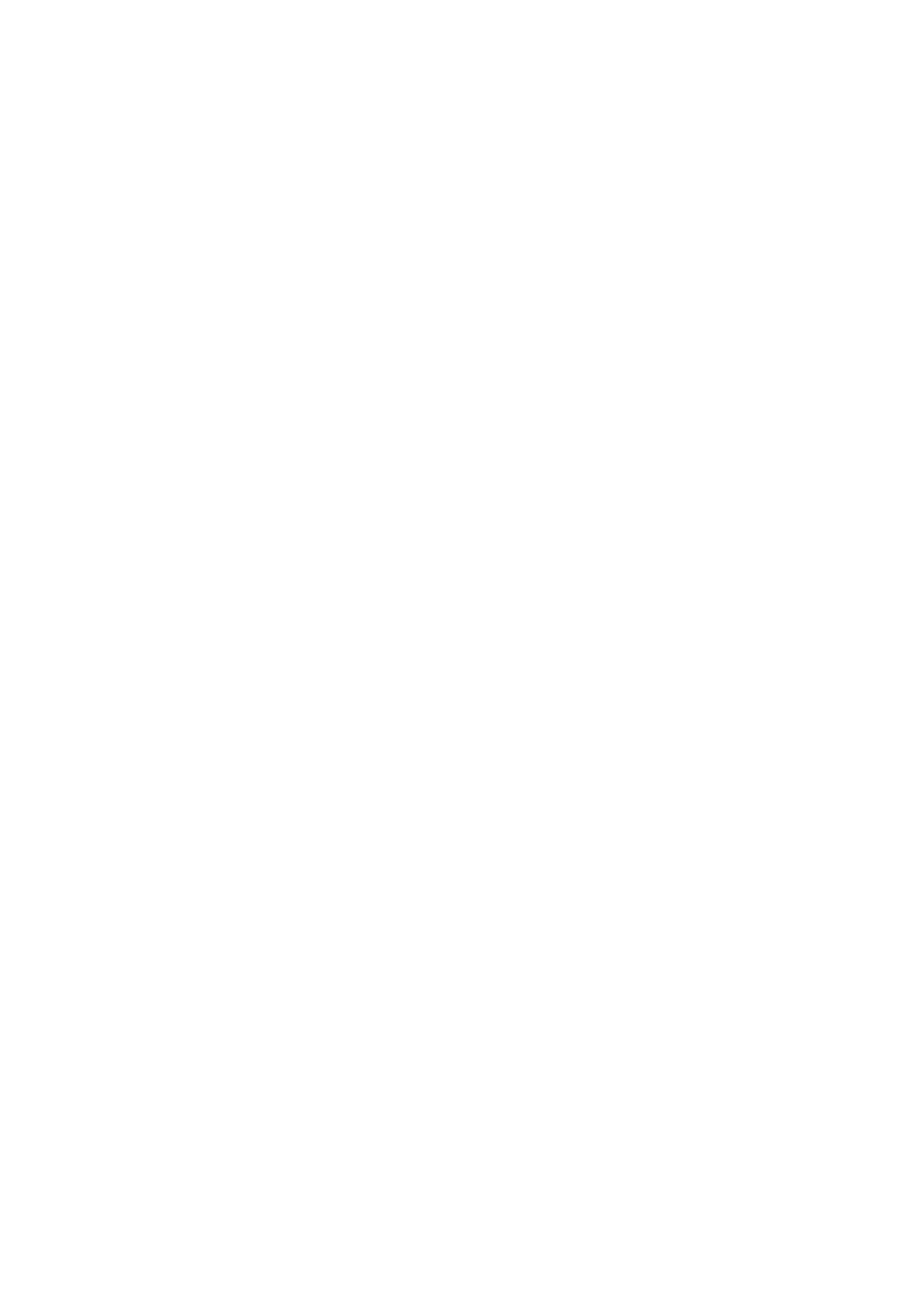### **Dr Caroline Beck**

Email: caroline.beck@otago.ac.nz Phone: 479-4109 Room: P107



As a developmental biologist, I am interested in how a single cell, the fertilized egg, develops into a complex multicellular organism that progressively acquires the form and function of its parents. It has become apparent that a handful of genetic pathways not only pattern the development of the basic embryo body plan, but that co-option of these pathways in later life can drive appendage formation, tissue repair and regeneration, and even diseases such as cancer. My lab uses mainly amphibian models (Xenopus laevis, the African clawed frog, and Ambystoma mexicanum, the axolotl, to study development and regeneration.

Research in my lab would suit students with a strong interest in molecular biology, embryonic development and genetic engineering. These include, but are not limited to:

- Are limb development and regeneration dependent on activation of transcription factors by retinoic acid?
- Exploring novel strategies for spinal cord regeneration.
- The effect of manipulating extracellular sulfation on limb development patterning.

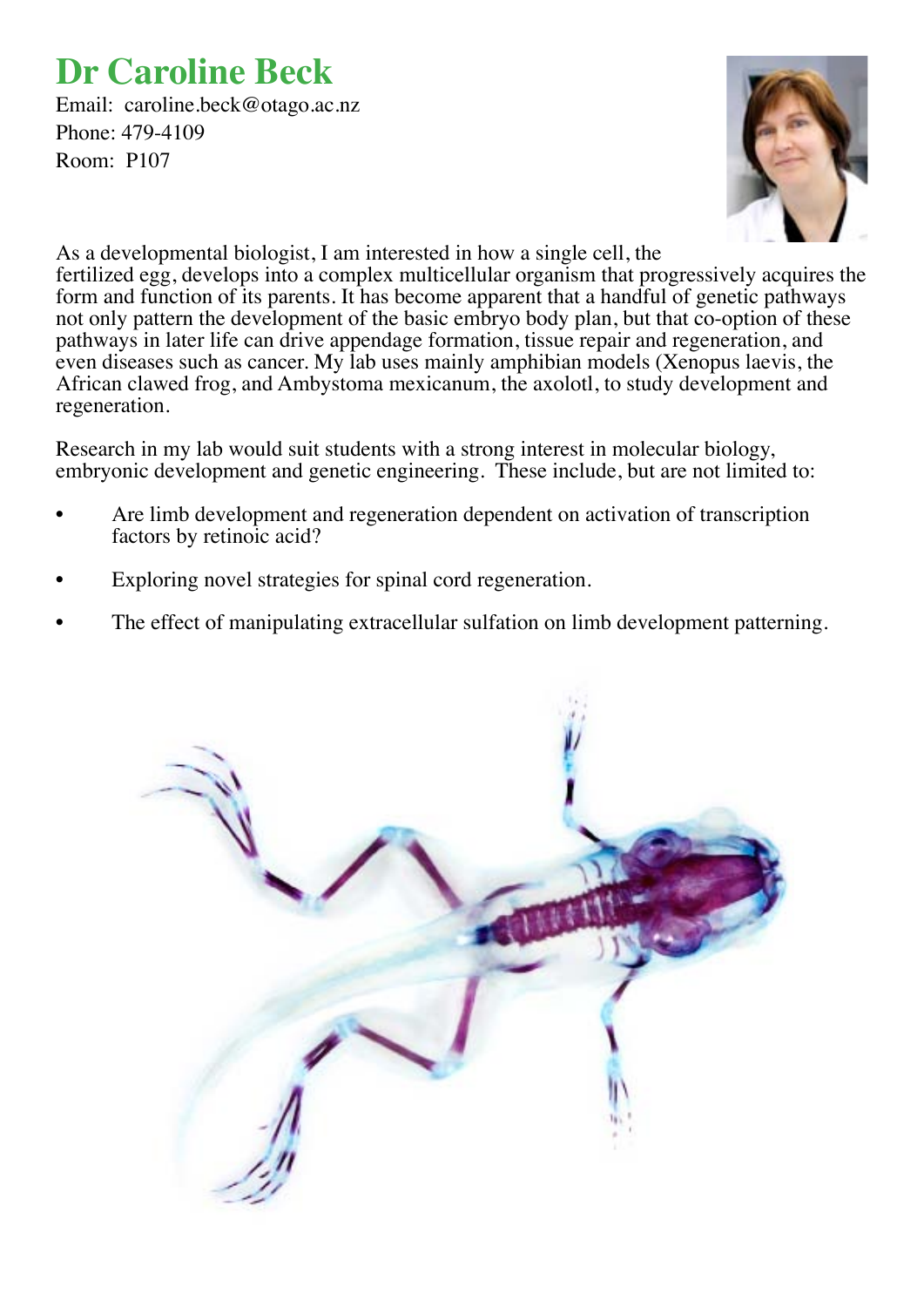### **Professor Phil Bishop**

Email: phil.bishop@otago.ac.nz Phone: 479-7990 Room: MG06

My main interests centre around amphibian conservation, breeding behaviour and communication and these present good opportunities for MSc and PhD studies. Currently we have 2 species of native frogs (Leiopelma spp.) in captivity at Otago and my frog research group studies their breeding and social behaviour, aspects of amphibian diseases, captive husbandry and conservation management in the field.



Others amphibian projects involving citizen science, population monitoring, translocations, predation, behaviour and ecology in New Zealand, Australia, Fiji and Borneo may also be offered.



# **Emeritus Professor Carolyn Burns**

Email: carolyn.burns@otago.ac.nz Phone: 479-7971 Room: MG205

Carolyn's research interests centre around biological processes in lakes, particularly trophic interactions, microbial food webs and plankton ecology. Her current research focuses on:

(i) the effects of land development and climate change on Otago lakes of recreational and conservation value,

(ii) the trophic transfer of fatty acids in freshwater plankton and their use as tracers, (iii) water bloom formation and management,

(iv) behaviour and life history strategies of freshwater crustaceans, related to invasive species.

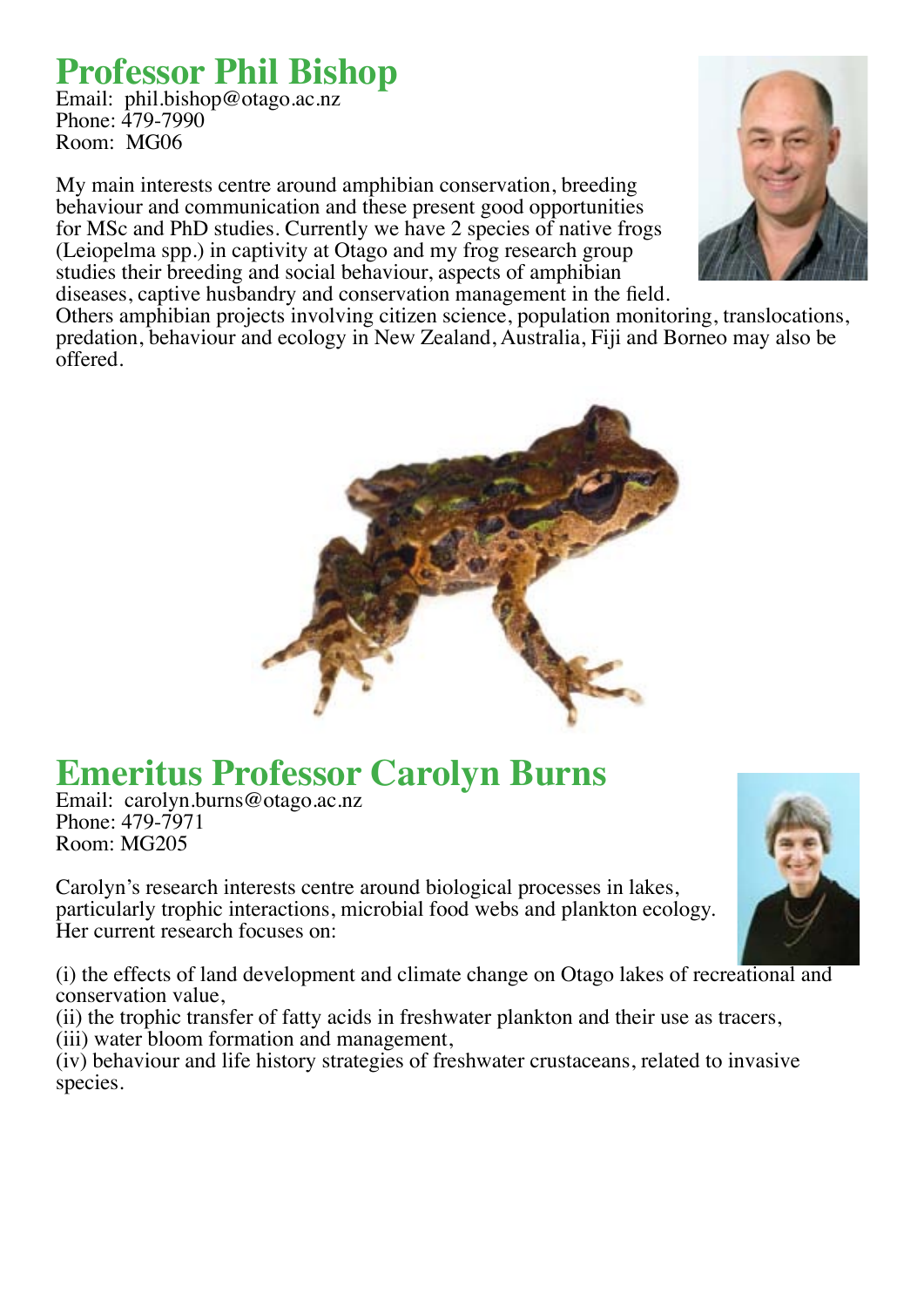### **Professor Gerry Closs**

Email: gerry.closs@otago.ac.nz Phone: 479-7972 Room: MG02

My research covers a range of topics in the area of freshwater and estuarine ecology, with a more specialist interest in ecology and biology of freshwater fish. Currently, I am particularly interested in the factors influencing the life histories of fish and invertebrates, particularly in relation to migration and dispersal, and early life history.

Current and recent projects include:

- Life history and population dynamics of amphidromous fishes.
- Early life history and larval ecology of amphidromous fishes.
- Life history and population dynamics of salmonids, particularly brown trout.
- Ecology of mysid shrimps.
- How do fish recognise each other?

Visit my webpage for an overview of my research interests (http://www.otago.ac.nz/zoology/ staff/otago008918.html). I am interested to receive expressions of interest and research proposals from students at any level of postgraduate study.

### **Professor Alison Cree**

Email: alison.cree@otago.ac.nz Phone: 479-7482 Room: B307

My primary interests lie in the effects of temperature on reproduction of terrestrial ectotherms, especially reptiles. Current and recent projects that I have supervised or co-supervised include studies on the thermal

suitability of Orokonui Ecosanctuary for reintroduction of tuatara, variation in life-history with altitude in common geckos, reproductive cycles in skinks and the use of endocrine tools for assessing sex and reproductive condition in frogs. I would be interested in discussing potential BSc (Hons), MSc and PhD topics for 2018 relating to the effects of temperature and climate on reptiles of the Otago region.





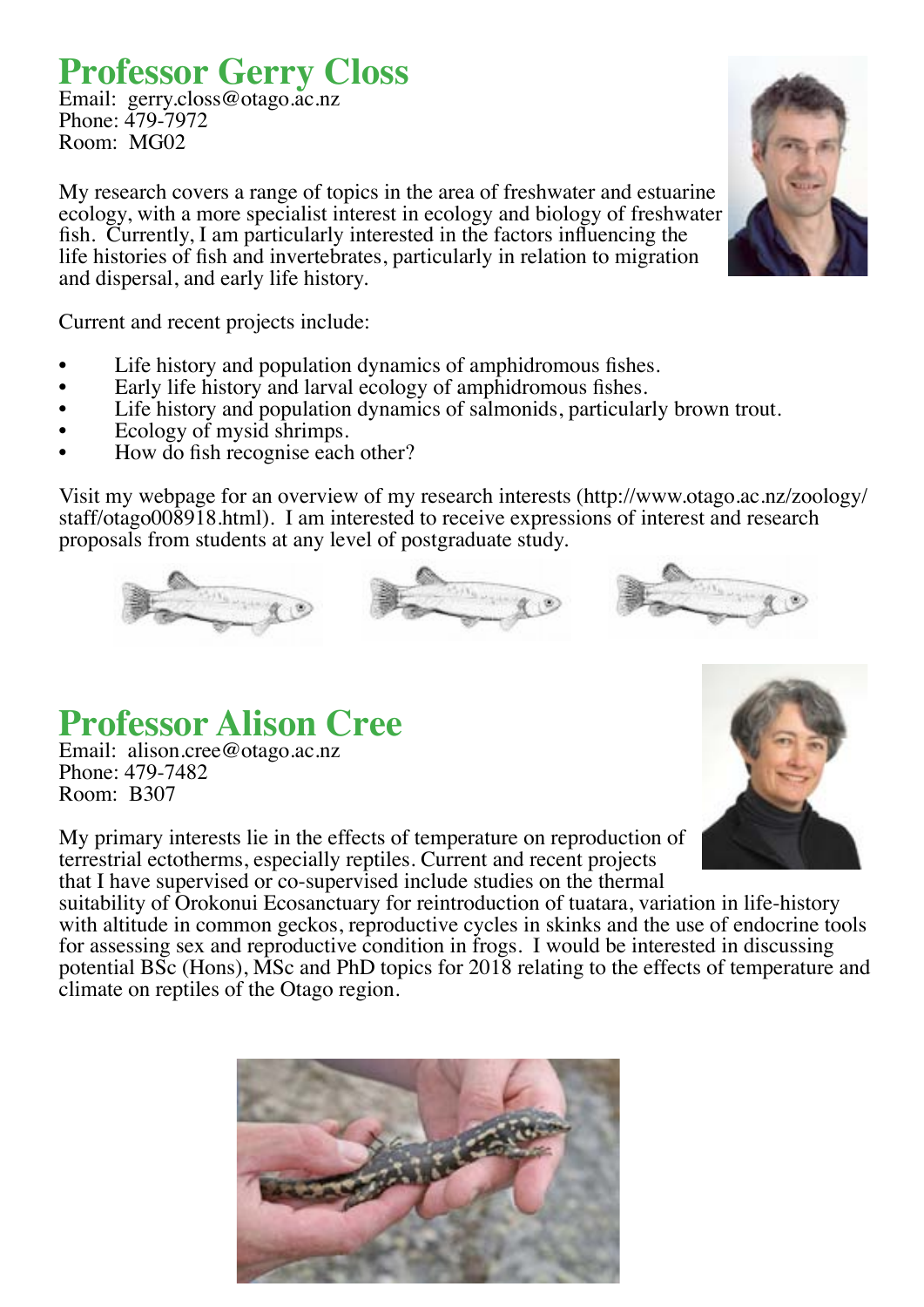# **Dr Stephanie Godfrey**

Email: stephanie.godfrey@otago.ac.nz Phone: 479-7963 Room: B308

My research focuses on the ecology of host-parasite interactions in wildlife, and specifically, the role of animal behaviour in the transmission of parasites. I am interested in how individual behaviour can shape the transmission of infections through wildlife populations, and I use network

models to understand what factors that shape these transmission pathways. I mainly work with field-based systems involving both reptilian and marsupial hosts, but I am open to discussing opportunities with other systems. Currently, I am interested in exploring three key areas around this research theme:

- **Infectious personalities**. Personality is a major source of behavioural variation in wildlife populations, yet we have little understanding about how it shapes the transmission of parasites. Do 'bolder' personality types have a more important role in parasite spread (e.g. superspreaders) than 'shyer' individuals? How does the composition of personality types in a population shape transmsision networks? Are there feedbacks between personality type and parasite infection?

> - **Perturbing networks**. Most of our understanding of how networks influence parasite transmission is based on static representations of hosts and parasites, yet these networks are frequently used to predict dynamic responses to management manipulations. I'm interested in developing projects that empirically test the resilience of networks to perturbations (both 'natural' perturbations or experimental manipulations), and their consequences for parasite transmission.

- **Parasites in conservation.** I am interested in developing projects that examine how conservation management activities (e.g. translocation, supplementary feeding, etc) impact the transmission of parasites (through changes to host behaviour). In particular, I am interested in how we might manipulate transmission pathways during conservation activities to conserve parasites (where they are of conservation value themselves), and whether this conveys any benefits to conservation programs.







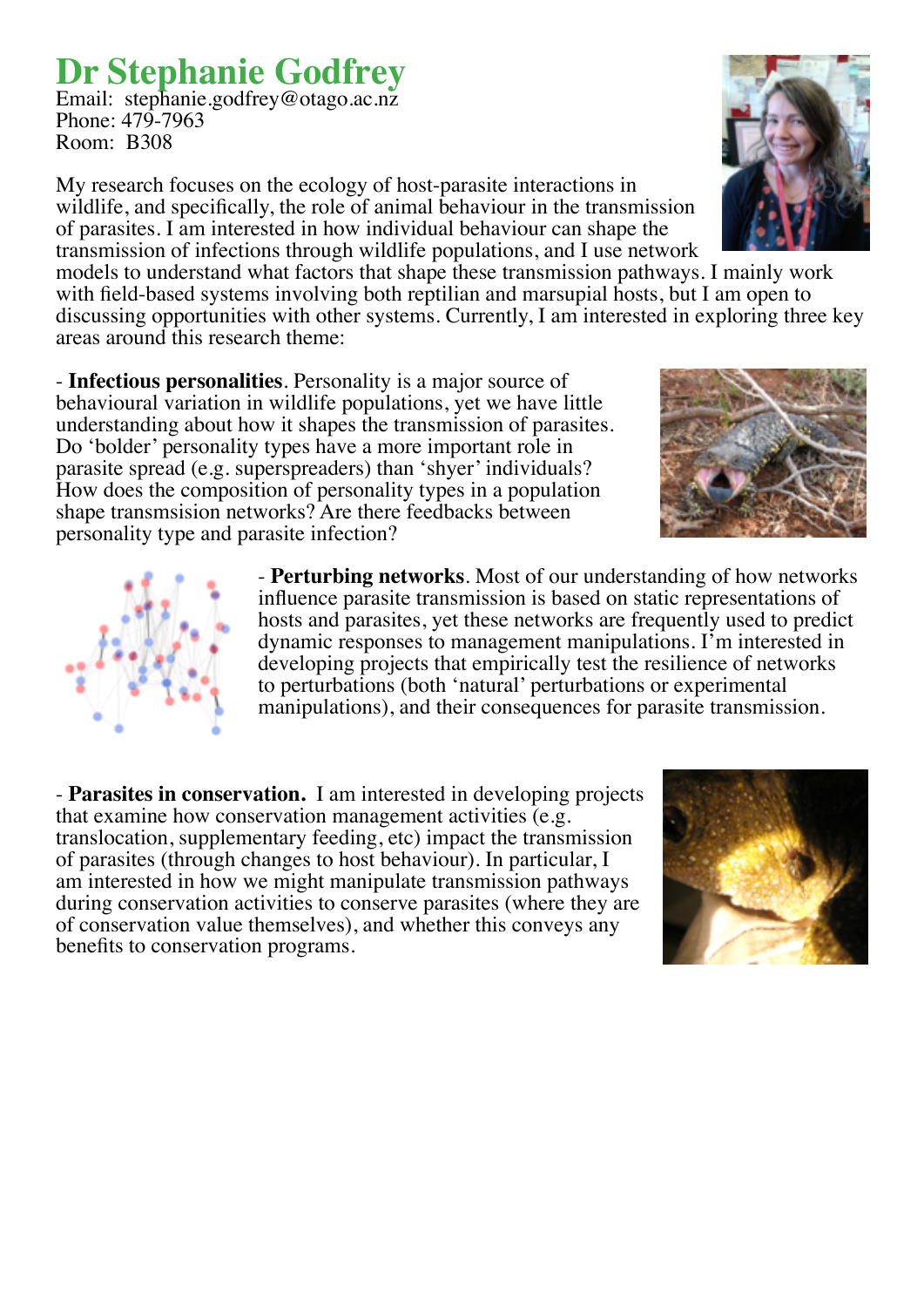# **Dr Travis Ingram**<br>Email: travis.ingram@otago.ac.nz

Phone: 479-7991 Room: M105

My research addresses questions related to individual specialisation, food web ecology, and evolutionary ecology. My research group works mainly with freshwater species, and uses a combination of field studies, mesocosm experiments and ecological and evolutionary theory. More information about our work can be found at http://www.otago.ac.nz/ ecoevotago/



1. **Causes and consequences of individual niche specialisation** (MSc/PhD) Individuals within a population often differ in their diet, habitat use, and behaviour. My research group is investigating how niche specialisation in multiple ecological dimensions related to species interactions and food web structure.

2. **Local adaptation of freshwater fishes** (MSc/PhD) Native New Zealand fishes such as galaxias and bullies are affected by environmental factors including trout introductions, environmental gradients and catchment structure. I am interested in whether these factors drive evolutionary change, and whether there are consequences for species' ecological function.

3. **Macroevolution of New Zealand's biota** (MSc/PhD) I have developed methods for using phylogenies (evolutionary trees) to ask questions about evolutionary radiations, such as the extent to which traits are affected by either convergent evolution or divergence during speciation. These and related methods could be applied to diverse groups of species in New Zealand and around the world.

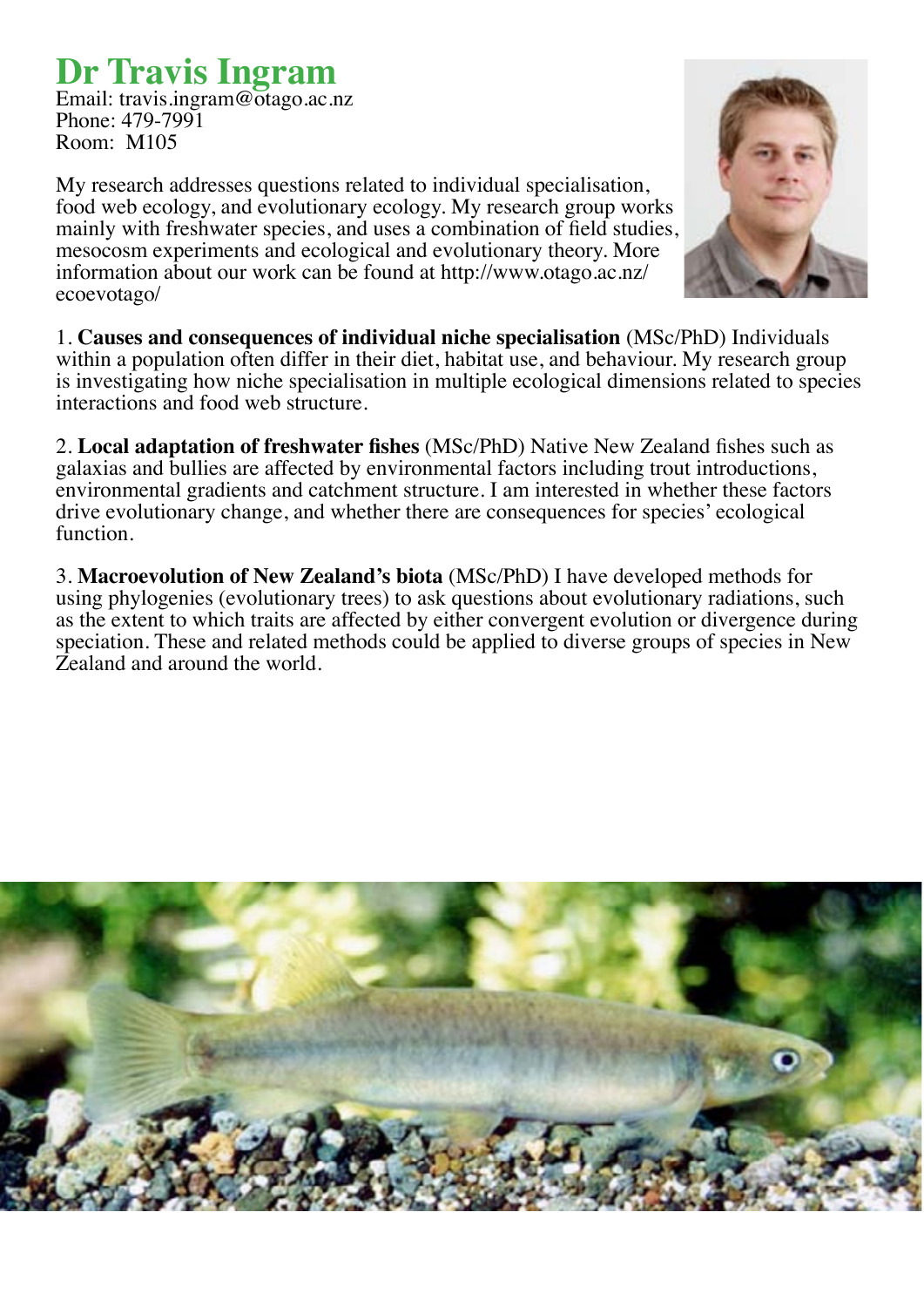### **Dr Jennifer Jandt**

Email: jenny.jandt@otago.ac.nz Phone: 7608

Room: B113

I am interested in the behavioral ecology of social insects and the evolution of social behavior – particularly in wasps, bees, and ants. Most behavioral research is conducted in the field, but there are many opportunities to engage in lab work to study how behavior, development, and social environment correlate with physiological and genomic factors.

#### **Environmental influences on bee behavior**



Bumble bees play an important role in New Zealand pasture pollination. They nest in the ground, but are also sold commercially for use in greenhouse pollination. How does the development of the individual and the colony differ between bees that nest in the ground outside, and those that can be purchased? Are there differences in how well these colonies care for brood or collect food?

#### **Personalities of individuals and colonies of social insects**

Animals, not just people, can have different personalities. Using paper wasps (colony sizes are relatively small, and they do not construct a nest envelope so individuals are easy to see), I ask: (a) Do individuals within a colony have different personality types? If so, how do they develop those differences? (b) Do colonies within a population have different personality types? And (c) How does the mixture of individual personalities within a colony or colony personality type affect colony fitness?



#### **Evolution of Sociality and the Invasive Yellowjacket**

The German yellowjacket, while obnoxious and invasive, can provide insight into the evolution of social behavior. Like honey bees, yellowjackets nest in large colonies with a single queen. Also like honeybees, brood can develop into small, non-reproductive



workers or large, reproductive new queens. However, unlike honey bees, yellowjackets do not use a sophisticated method to recruit nestmates. Instead, they use cues (e.g., the scent of a rich food source) that they experience inside the nest. Given what we know about the similarities and differences in the social structure of yellowjacket wasps, papers wasps, and honeybees, we can ask (a) How do interactions between brood and adults differ as the colony season progresses or as workers begin rearing new queens? Which aspects of these adult behaviors actually influence

larval development? (b) How do interactions among adults change as the colony season progresses? How does this vary with food availability or the amount of brood in the nest?

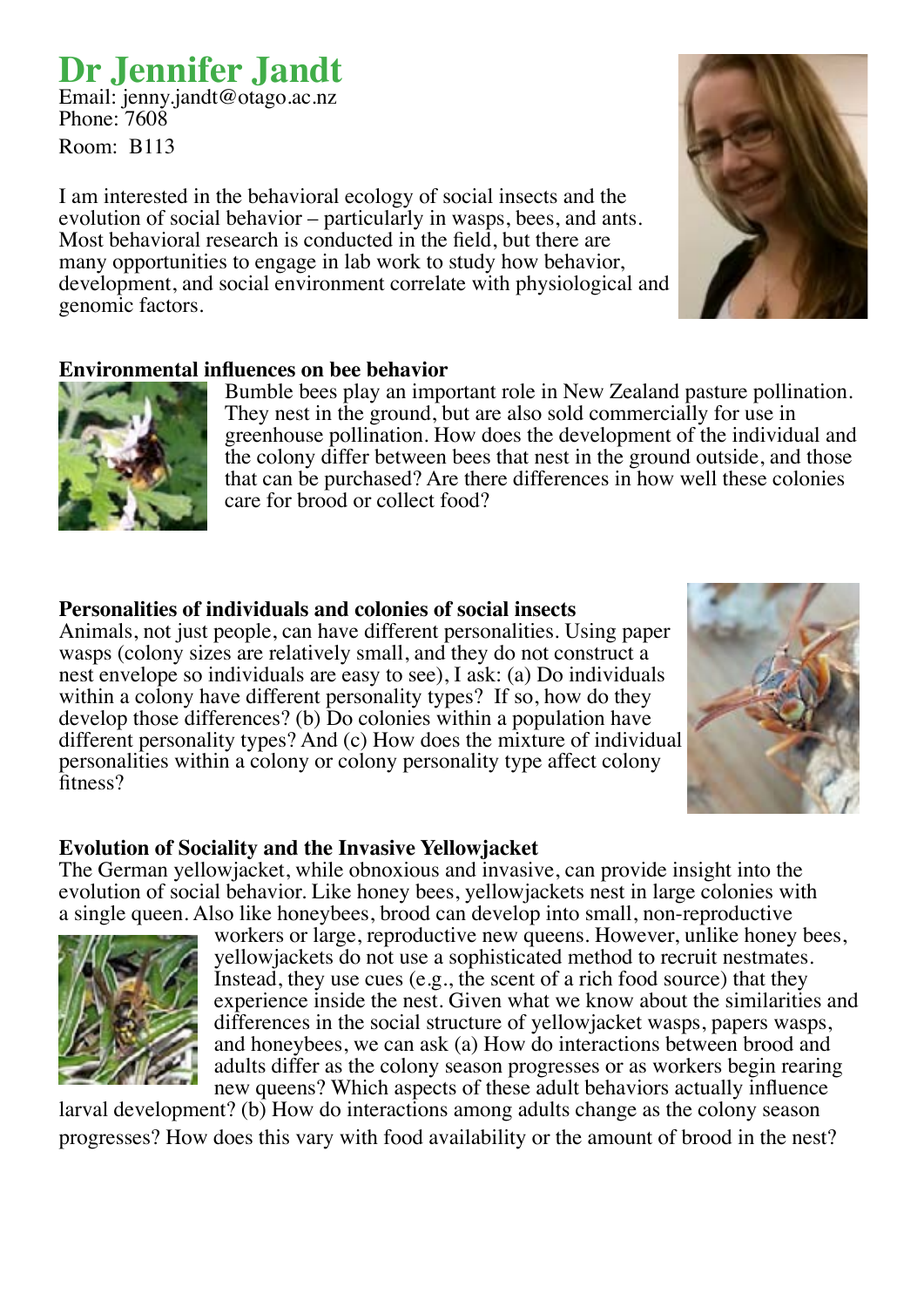### **Dr Sheri Johnson**

Email: sheri.johnson@otago.ac.nz Phone: 479-7929 Room: M102

My primary interests lie in behavioural and reproductive ecology, with a particular focus on sexual selection, parental effects, mating system evolution, and the effects of environmental challenges on behaviour.

### **Transgenerational epigenetic inheritance (MSc/PhD)**

Parents influence their offspring in multiple ways, but recent studies have highlighted the role of non-genetic (epigenetic) pathways. The life-history challenges experienced by parents, particularly fathers, may be transmitted via epigenetic marks that may play an important role in the fitness of subsequent generations. Using zebrafish as a model, we are investigating how three environmental challenges (toxins, hypoxia and predator-induced alarm cues) affect fitness parameters over multiple generations. Other environmental challenges/aspects can also be explored in zebrafish or other species.

### **How early life experience affects behaviour later in life (Hons/MSc/PhD)**

Numerous studies have investigated how different experiences affect animal personality, but few have explored how early life experience can affect behavioural traits later in life. Triplefin fishes are an ideal model for this as females lay clutches that can be separated for different exposures. Also, males provide parental care for  $\sim$ 10 days – how does the level of parental care affect offspring behaviour later in life? Other species/ environmental challenges could also be explored.

### **Effects of environmental challenges on weta behaviour (Hons/MSc/PhD)**

Our native invertebrates come in contact with various insecticides, pesticides and herbicides and while it is common to explore how these affect invertebrate survival, very few studies have explored the subtler effects on behavioural traits. For example, how do rodent baits, that weta eat, affect activity, exploration, aggression?







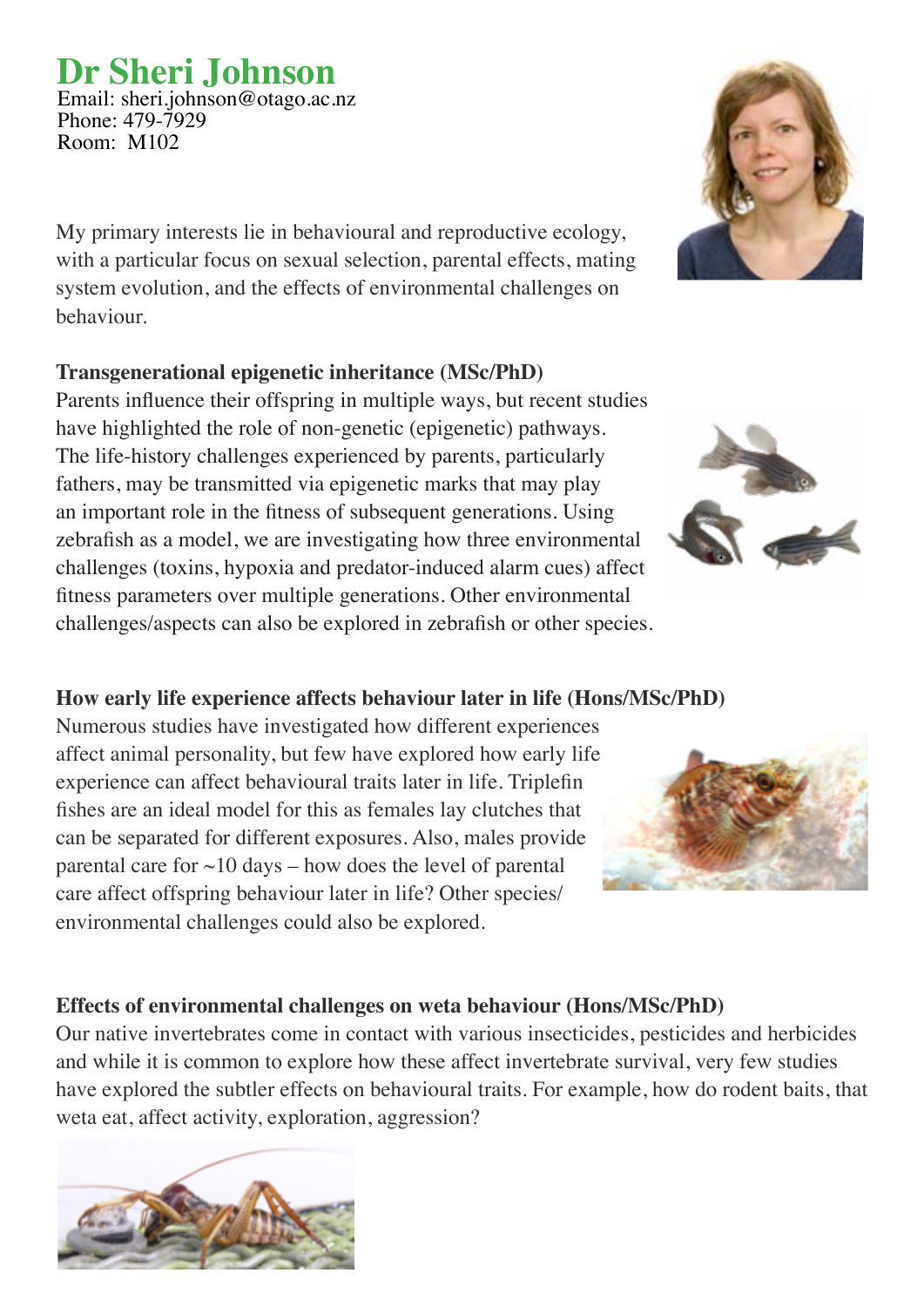### **Associate Professor Mark Lokman**

Email: mark.lokman@otago.ac.nz Phone: 479-5846 Room: B213

My research focus is centered around (the endocrine control of) reproduction in teleost fish and the evolution of endocrine systems related to steroid hormone synthesis in echinoderms and osmoregulation in basal tetrapods. I also have a vested interest in aquaculture (including integrated systems). Where

relevant, molecular tools are (can be) used to address research questions.

#### **Main themes:**

#### **Growth vs reproduction** (MSc / PhD)

Previtellogenic oocyte growth, a growth phase that has been overlooked in teleost fish, notably contributes to the formation of a fertilizable gamete. For example, lipid uptake starts well before puberty commences and lipids are well-known as important determinants of egg quality. My group has been pioneering the use of ovarian cultures to understand how lipids may make their way into the growing egg. We have complemented this by application of ~omics technologies: large-scale sequencing of protein or RNA to understand how and when genetic cascades may be (in)activated in relation to oocyte development.

#### **Metamorphosis** (Hons / Postgrad Dip / MSc)

The eel life cycle is characterized by a stunning migration from freshwater feeding grounds to a distant oceanic spawning area. The migratory journey is a physiological challenge and requires that the eels undergo numerous physiological adaptations, for example, to becoming endurance 'athletes'. In my group, a suite of projects over the years have implicated the steroid hormone 11-ketotestosterone in driving these physiological adaptations – but despite notable research efforts, the origins (tissue) of this steroid hormone, and the endocrines that stimulate its synthesis remain unknown. A fascinating challenge….

#### **Echinoderm reproduction** (Hons / MSc / PhD)

Deuterostomes are subdivided between two key taxa: the chordates and the echinoderms. Much less is known about the biology of echinoderms than that of vertebrates. We recently isolated two vitellogenins (yolk protein precursor molecules) in echinoderms – a major stepping stone to help us understand where these vitellogenins are produced, and opening avenues towards understanding what controls their synthesis. Can this sister taxon to the vertebrates be valuable as an indicator species for ecotoxicology, perhaps through measuring vitellogenin gene expression?

#### **Aquaculture** (Hons / MSc / PhD)

Aquaculture has been amongst the fastest growing primary industries in the world – and expansion of the industry in NZ is more topical than ever. For the industry to grow, a variety of issues requires attention: full control of reproduction and larval rearing, species diversification and new systems that focus on sustainability and responsible use of resources (both in terms of ecology and use of animal feeds). Possible topics are endless – it's a matter of sitting down and taking one's pick.







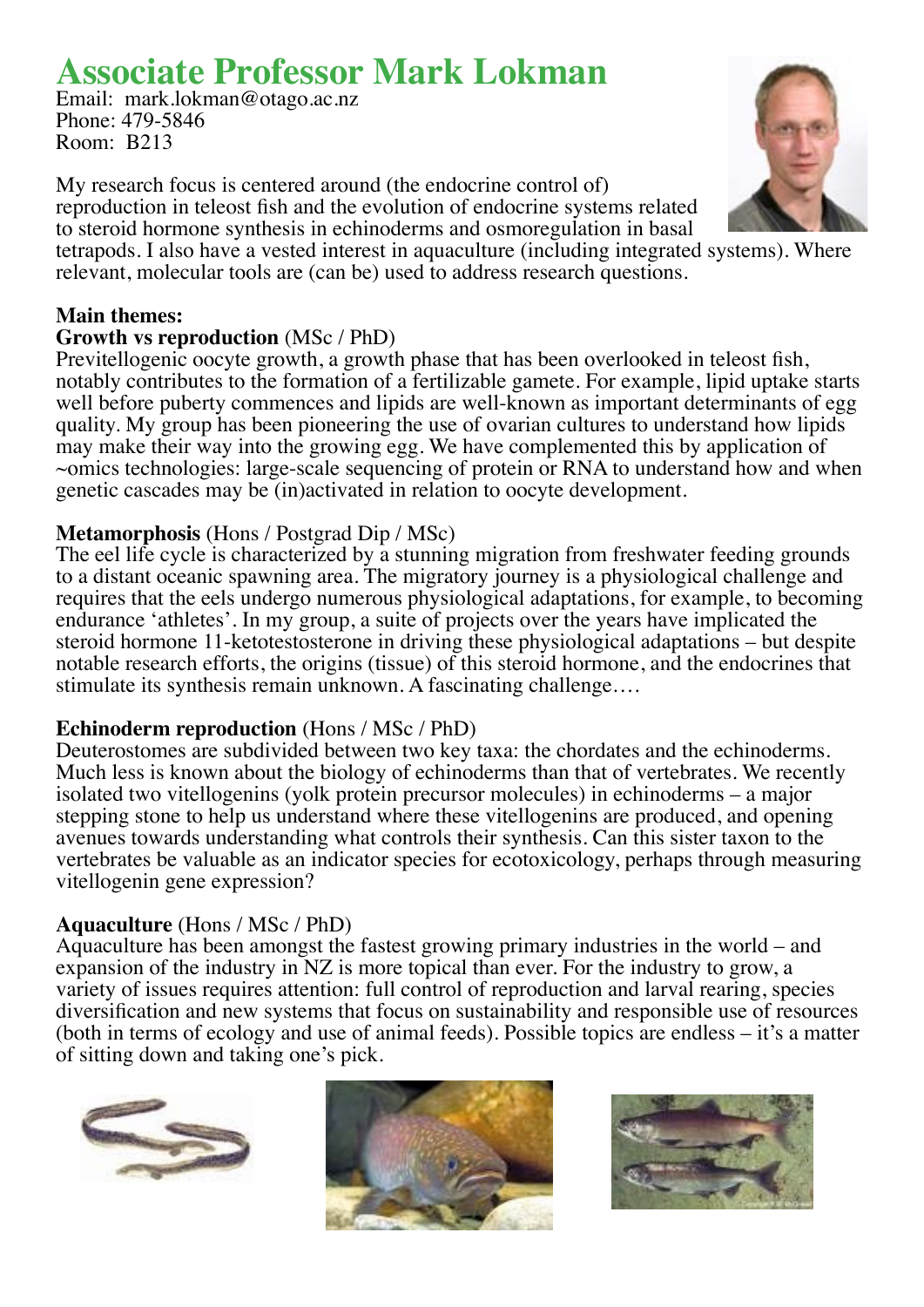# **Dr Christoph Matthaei**

Email: christoph.matthaei@otago.ac.nz Phone: 479-7975 Room: B216

I am an Aquatic Ecologist with a long-standing passion for experimental design and statistical data analysis. My research interests include the following areas:



- 1. Disturbance ecology in streams and rivers
- 2. Effects of human land use activities on running water ecosystems, especially impacts of agriculture and multiple stressors, also water abstraction and other flow regime changes (environmental flow ecology)
- 3. Invasive species in aquatic ecosystems
- 4. Estuary ecology
- 5. Pond ecology and life history strategies of aquatic insects
- 6. Ecology of shallow lakeshores

I will be happy to discuss potential research projects in any of these areas.

For an overview of my publications, please see my Google Scholar Profile at http://tinyurl. com/cd-matthaei-scholar

For photos and information about recent or ongoing collaborative research in New Zealand and overseas, please see: https://picasaweb.google.com/otagostreamteam http://genestream.de/english/





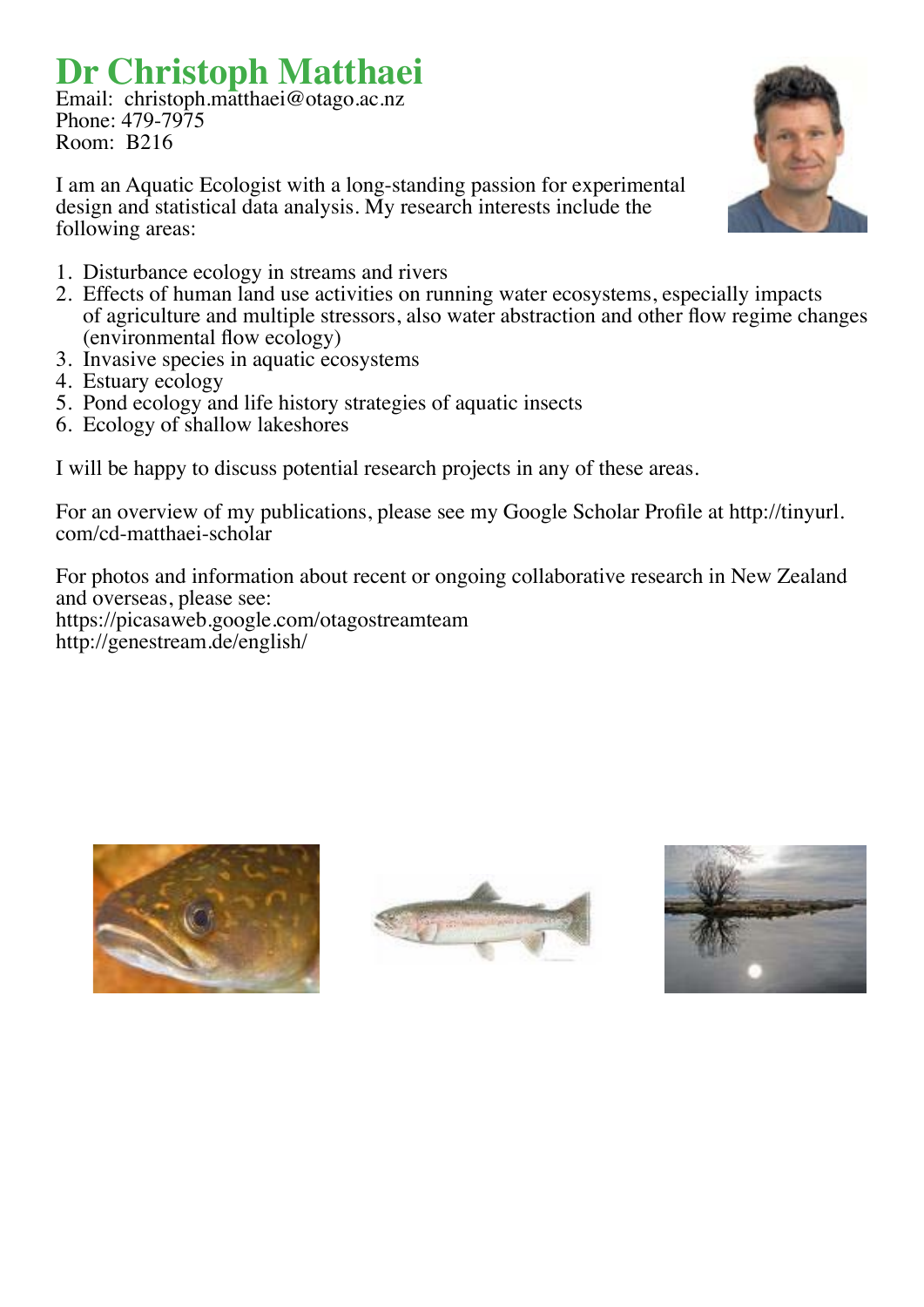### **Associate Professor Mike Paulin**

Email: mike.paulin@otago.ac.nz Phone: 479-7985 Room: M209

How do animals move so smoothly and efficiently? In contrast, why are robot movements so … robotic? We know that the cerebellum plays a key role in animal agility, but it is not clear exactly what its role is. It is also clear that the mechanical design of organisms has a lot to do with their agility. In my lab we build computer models – virtual animals – to combine data at different levels, from neurons to mechanics and behaviour. These models are used to



test theories about animal agility and cerebellar function, to develop design principles for agile robots, and virtual creatures for applications in computer gaming and animation.

Currently we have a virtual shark, a virtual spider and a virtual dog.

Some student projects are entirely computational, but others involve experiments and observations on neurophysiology, mechanics and behaviour of animals. We have access to high quality motion capture and high speed video for kinematic analysis. Recently we've looked at sharks, spiders, bees and dogs, but just about any animal – agile or not – could be a useful subject for this research. We collaborate with neurophysiologists, physicists, mathematicians and engineers in NZ, USA and Japan. Generally I am willing to consider (co-)supervising any project that applies computational models in biology.





**Professor Robert Poulin** Email: robert.poulin@otago.ac.nz Phone: 479-7983 Room: M117

My interests include all ecological, behavioural and evolutionary aspects of host-parasite interactions, in all animal taxa. In particular, I'm currently interested in the role of parasitism in the maintenance of biodiversity and community structure in intertidal ecosystems. Most intertidal molluscs and crustaceans harbour parasites that either

directly increase their mortality or reduce their growth, or indirectly modify their phenotype. These presen<sup>t</sup> ideal opportunities for field and lab studies appropriate for BSc Hons, MSc or PhD degrees.

Other areas of current interest include: the evolution of alternative transmission routes in trematode parasitic in NZ freshwater animals; the evolution of parasitism and host exploitation strategies; biogeography and diversity of parasitic lineages; the evolution of host specificity; the population genetics of parasites.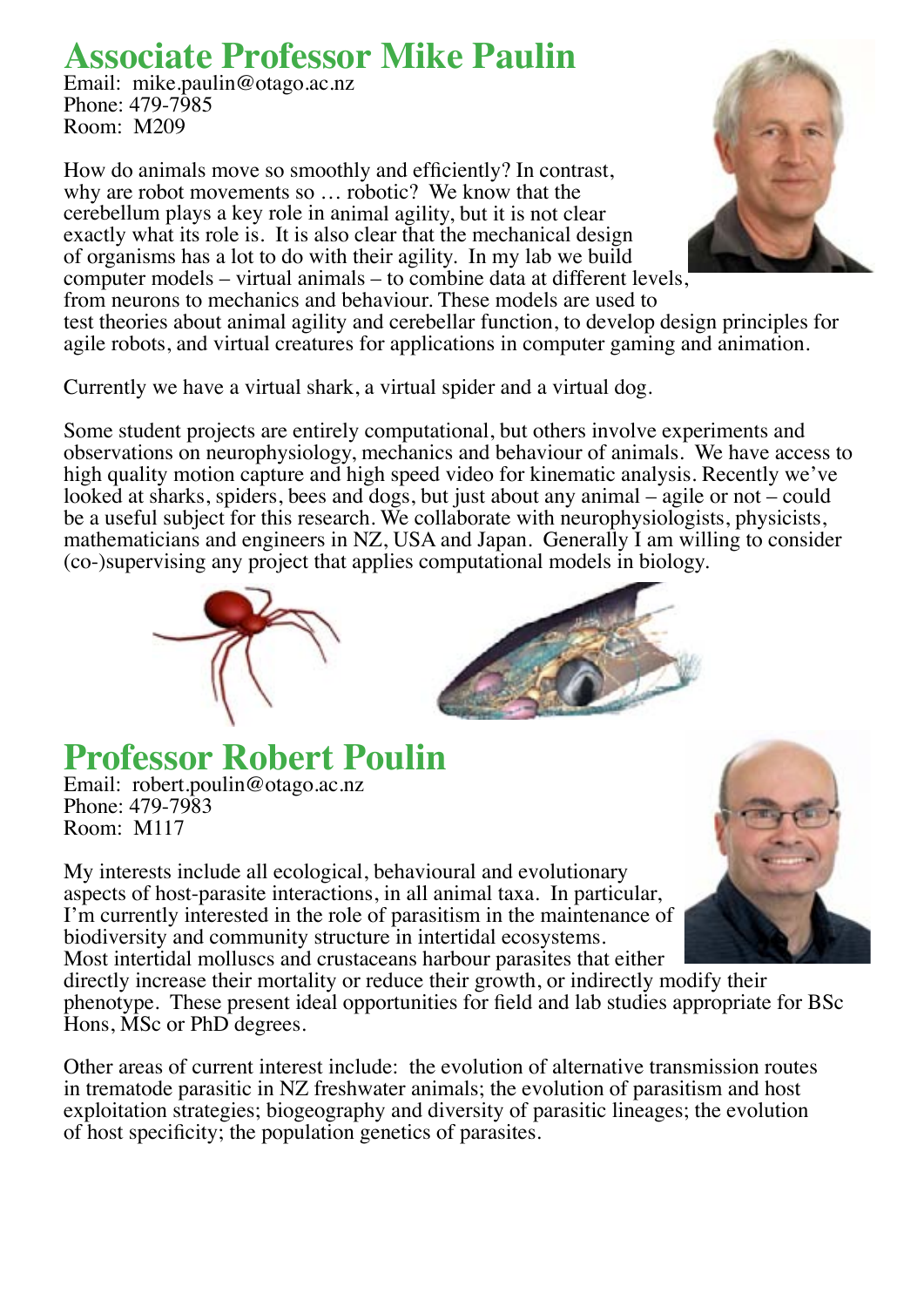### **Dr Nic Rawlence**

Email:nic.rawlence@otago.ac.nz Phone: 479-5385 Room: M119

Several projects on birds, marine mammals, fish, and plants are available in these research programmes, integrating next-generation molecular techniques (ancient DNA and environmental DNA), with palaeontological methods (morphological analysis and radiocarbondating of fossil remains), and have funding from Marsden (2017- 2020).



**Testing for fisheries-induced evolution using DNA from ancient and modern snapper.** (BSc Hons/MSc/PhD)

Industrial-scale fishing has become such a powerful anthropogenic evolutionary force that it could be causing fish to mature earlier and at a smaller size. This research programme will test for directional selection on the New Zealand snapper genome using a comparison of ancient DNA retrieved from preindustrial bone samples, excavated from prehistoric NZ middens, and samples from heavily-fished modern stocks. This approach will enable us to determine whether there has been a genetic component to shrinking fisheries stocks. The research will address a fundamental question about humans as an emerging evolutionary force, and could help preserve the long-term future of fisheries stocks.

### **Do glaciers drive diversity: using ancient DNA to retrace the history of New Zealand's biodiversity.**

(BSc Hons/MSc/PhD)

Glaciers are traditionally seen as destructive forces for biology. By contrast, intriguing new evidence emerging from temperate glaciated mountains, including New Zealand's Southern Alps, implies that glaciation may have been a key evolutionary force driving diversification. Using ancient-DNA of animals and plants from multiple time-series of bones and sediment cores covering the past 50,000 years, including the Last Glacial Maximum, this research programme will test the hypothesis that glaciers generate biodiversity along our Southern Alps. This research will answer fundamental questions about speciation and the underlying mechanics in real time, as well as the role of glaciers in shaping current biodiversity patterns.

**Extinction and colonisation: The fauna of prehistoric New Zealand** (in collaboration with Professor Jon Waters) (BSc Hons/MSc/PhD)

The New Zealand region is home to a unique and highly endemic array of animal species. However, much of our prehistoric biodiversity was rapidly lost as a result of human arrival. Many species went extinct, and others now have highly fragmented ranges. This research program seeks to reconstruct the biology of prehistoric New Zealand, and to better understand the biological impacts associated with human colonisation.

#### **Palaeoecology of the endemic New Zealand King Shag and Kohatu Shag.** (MSc)

New Zealand's endemic King Shag (Leucocarbo carunculatus) has occupied only a narrow portion of the northeastern South Island for at least the past 240 years. However, prehuman Holocene fossil and archaeological remains have suggested a far more widespread distribution of the three Leucocarbo species (King, Otago, Foveaux) on mainland New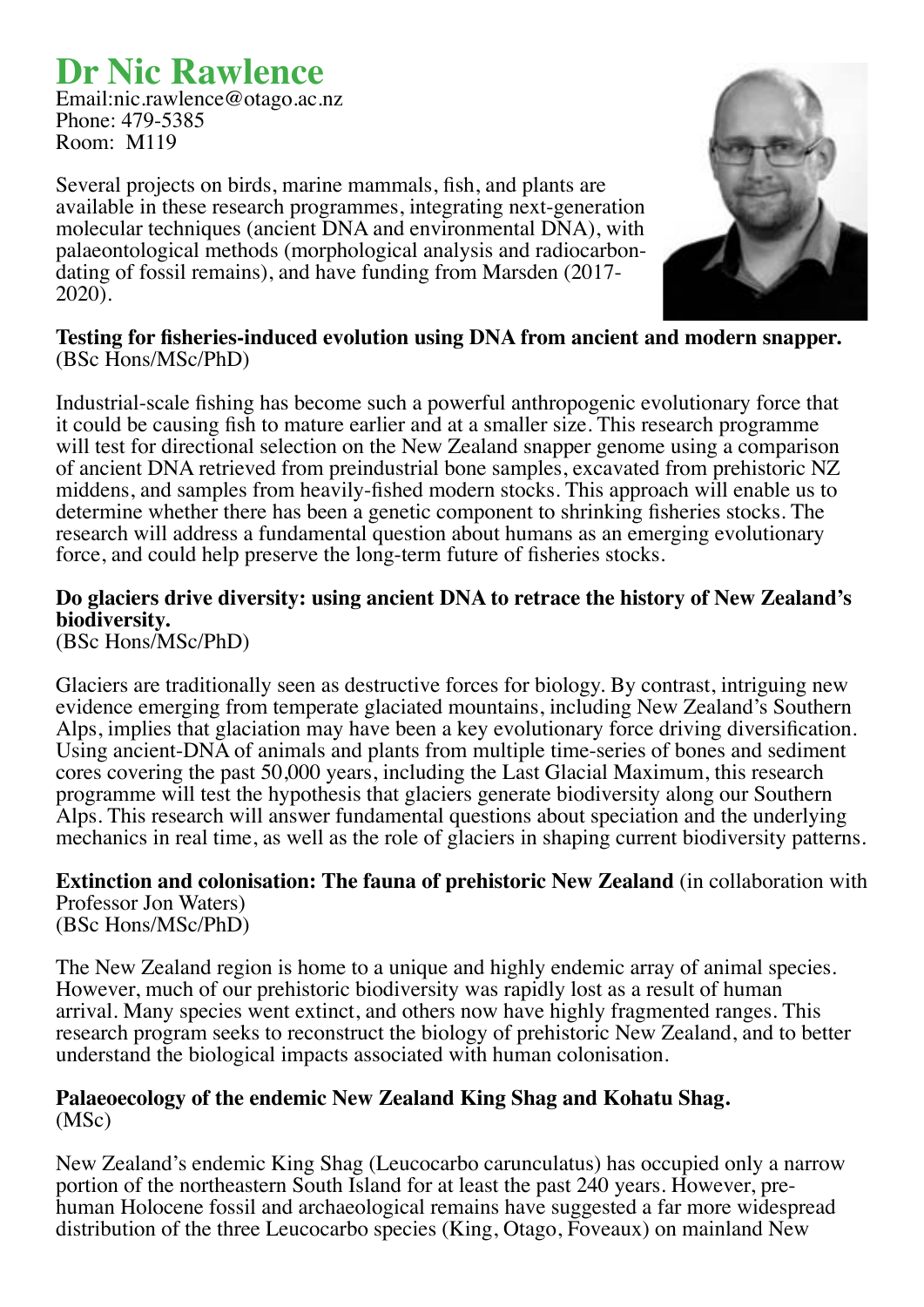Zealand at the time of Polynesian settlement in the late 13th Century CE. The King Shag was formerly widespread around southern coasts of the North Island and the northern parts of the South Island but experienced population and lineage extinctions, and range contraction, probably after Polynesian arrival. This history parallels range contractions of other New Zealand seabirds. Moreover, combined genetic, morphometric and osteological analyses of prehistoric material from mainland New Zealand suggest that the now extinct northern New Zealand Leucocarbo populations comprised a unique lineage. Although these distinctive populations were previously assigned to the King Shag (based on morphological similarities and geographic proximity to modern Leucocarbo populations), they represent a new species, the Kohatu Shag (Leucocarbo septentrionalis). The extinction of this species further highlights the dramatic impacts Polynesians and introduced predators had on New Zealand's coastal and marine biodiversity. The prehistoric presence of at least four species of Leucocarbo shag on mainland NZ further highlights its status as a biodiversity hotspot for Phalacrocoracidae.

However, there is still much that is not known about the pre-human distribution, genetic diversity and palaeoecology of the King and Kohatu Shags. This research programme will involve new palaeontological excavations of Northland sand dune fossil deposits (in collaboration with Auckland Museum and local iwi) and re-analysis of North Island palaeontological/archaeological collections, as well as ancient DNA, isotopic and morphological analysis of King and Kohatu Shag bones.

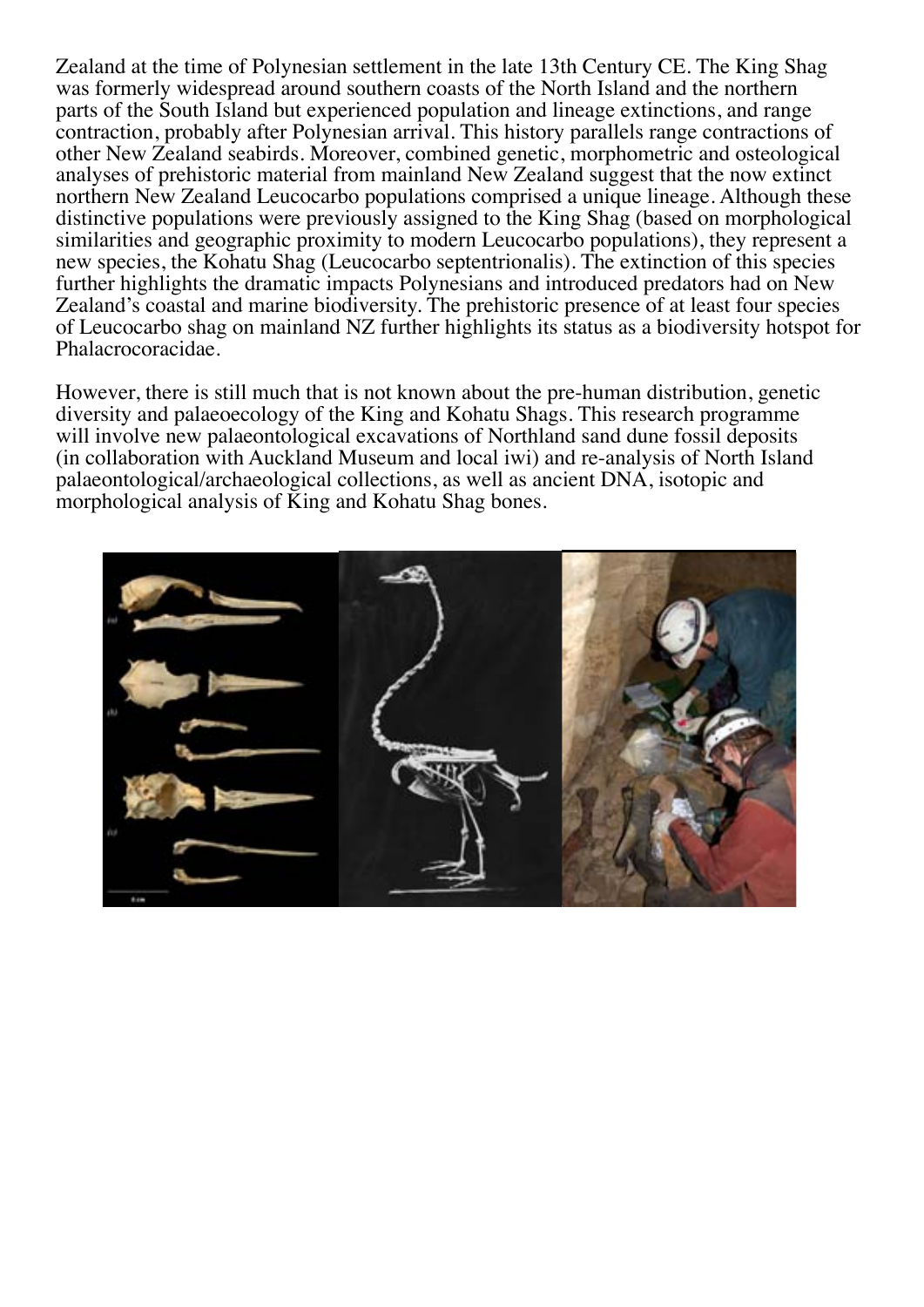### **Associate Professor Bruce Robertson**

Email:bruce.robertson@otago.ac.nz Phone: 479-4110 Room: P102

My research takes an integrative approach to investigating behavioural ecological, evolutionary, wildlife management and conservation biology and genomics questions using New Zealand native species, including the kakapo Strigops habroptilus and the NZ sea lion *Phocarctos hookeri.* I also have research interests in invasive

species management. My research group employs various molecular genetic and genomic techniques, laboratory and field based experiments, observations and analyses to examine issues such as sex allocation, mate choice, heterozygosity-fitness correlates, parentage, mating systems, bioacoustics, immunocompetence, identification of management units, genetic population structure, phylogeography, and phylogenetic affinities.

Current projects in my research group include:

- Mate choice, reproductive behaviour, ageing, and conservation genomics of the kakapo *S. habroptilus.*
- Role of animal personality in silvereye speciation.
- The genetic basis of exploratory behaviour of kea *N. notabilis*.
- Genetic basis of disease susceptibility in the NZ sea lion.
- NZ parrot *Mhc* genes and immunocompetence.
- Conservation genetics of the kea, rock wren, white-chinned petrels, black billed gulls, black fronted terns and kokako.
- Reproductive behaviour, paternity and genetic population structure of the New Zealand sea lion *P. hookeri.*
- Phylogenetic affinities of diving-petrels.

These projects (or aspects of them) are appropriate for BSc Hons, MSc or PhD degrees. Please also contact me if you have a project idea aligned with my other research interests.





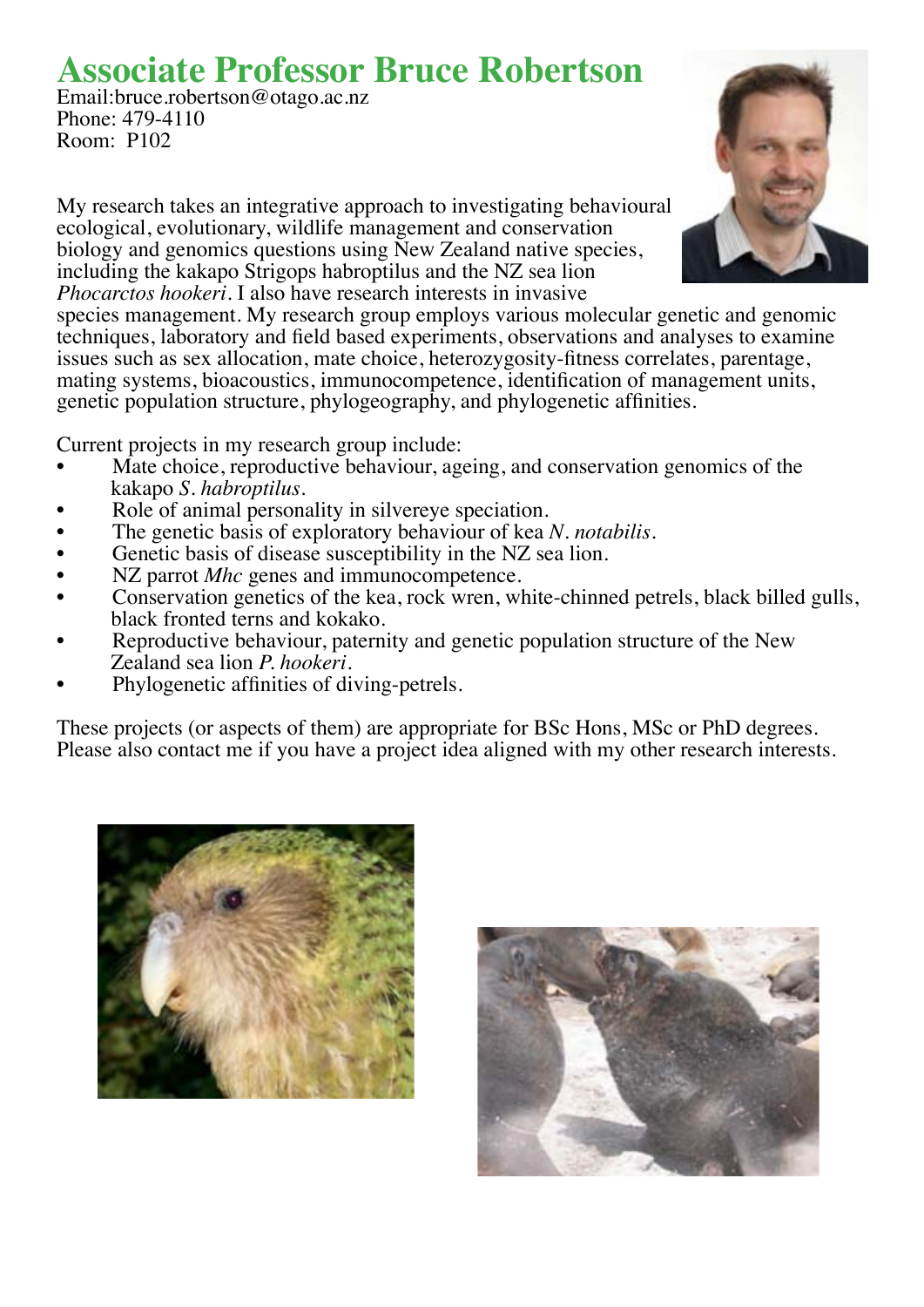### **Dr Marc Schallenberg**

Email: marc.schallenberg@otago.ac.nz Phone: 479-8403 Room: M115

Marc is a Research Fellow who studies freshwater and brackish systems - mainly lakes and coastal lagoons. He has studied over 80 lakes and lagoons in New Zealand, from Northland to Campbell Island. His main research interests are in: 1. freshwater

ecology especially in relation to pollution, climate change and



invasive species 2. reconstructing environmental histories from lake sediment cores (Environmental CSI) and 3. understanding important but often overlooked ecosystem services provided by lakes and lagoons. Marc often co-supervises students interested in lake projects with Prof. Carolyn Burns. To find out more about Marc's research, check out his Zoology Department webpage http://www.otago.ac.nz/zoology/staff/otago008970.html

Potential postgraduate research topics include:

#### Freshwater ecology

• How can we measure the ecological resistance of lake ecosystems? Which organisms and processes confer ecological resistance against anthropogenic perturbations such as eutrophication, climate change and invasive species?

• Can we clearly define and identify ecological feedbacks that are beneficial or detrimental to maintaining lake health? How can we act to strengthen the beneficial feedbacks and break the detrimental feedbacks?

• How does invasive, nuisance "lake snot" (mucilaginous macroaggregates) affect the food webs of some of our most pristine lakes?

#### Environmental CSI by looking at lake sediments

• Prior to human arrival in New Zealand, did the higher densities of marine mammals and birds add substantial marine nutrient subsidies to coastal lakes?

• What can micro- and macro-fossils of organisms preserved in lake sediments tell us about the prehistorical conditions of lake ecosystems?

#### Lake ecosystem services

• Can the manipulation of fish biomass in lakes create a trophic cascade leading to higher zooplankton densities, resulting in fewer algal blooms?

• To what extent do water fleas (Daphnia sp.) and native freshwater mussels (*Echyridella*

sp.) increase the assimilation capacity of lakes for nutrient pollution from agricultural sources? What are the pollution thresholds which threaten these beneficial organisms in shallow lakes?

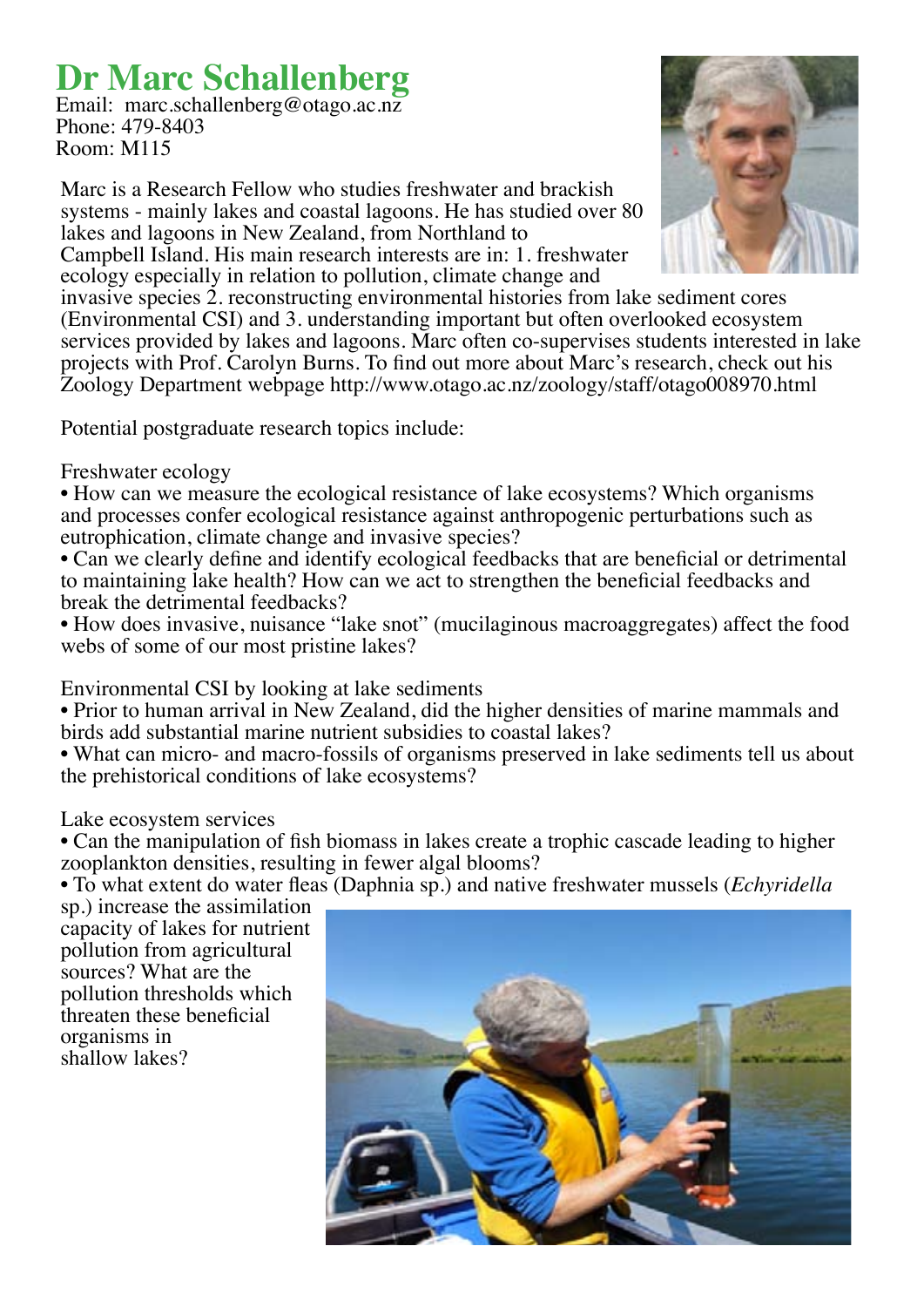### **Professor Philip Seddon**

Email: philip.seddon@otago.ac.nz Phone: 479-7029 Room: M202

Phil is Director of the Postgraduate Diploma in Wildlife Management, and his research interests therefore relate to the management and restoration of threatened species and habitats.

My primary research interests and current collaborations relate to species translocations, including reintroductions and conservation introductions.

There is potential for student projects at MSc and PhD levels that would be run in collaboration with colleagues in the Department of Conservation and Crown Research Institutes relating to seabird ecology, especially penguins, to the spatial ecology of mammalian pests, and to the restoration of native species.



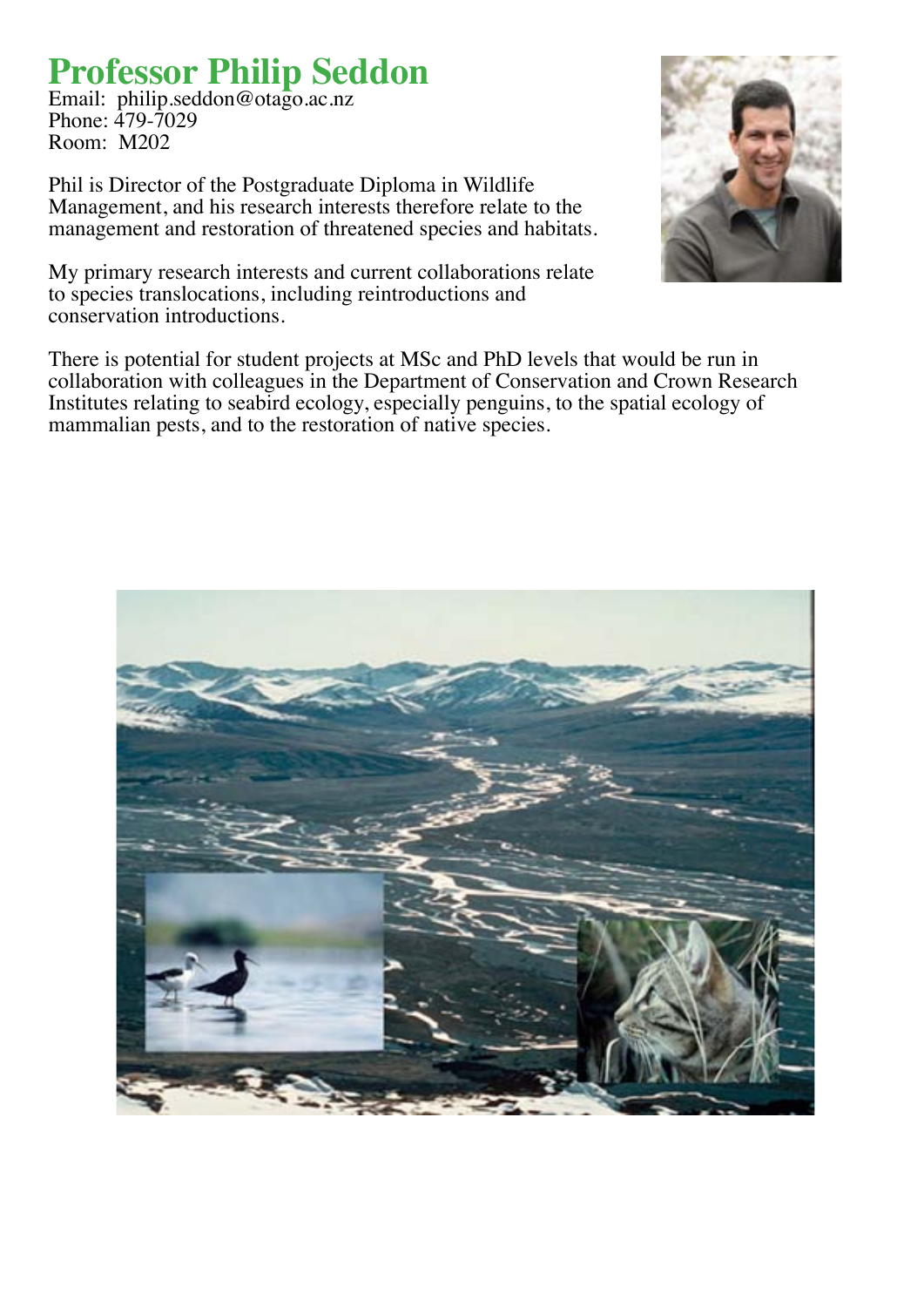### **Professor Liz Slooten**

Email: liz.slooten@otago.ac.nz Phone: 479-7980 Room: B217



Liz's research interests include population biology and population models for estimating the risk imposed by human impacts on animal populations. Her research focusses on the environmental impacts of fishing, in particular the effects of fisheries bycatch on marine



mammal populations. Liz may be able to supervise one more student providing there is a strong overlap between their research interests and hers.

### **Professor Hamish Spencer**

Email: hamish.spencer@otago.ac.nz Phone: 479-7981 Room: M113

Hamish's research involves the application of mathematics and computing in population biology, especially population genetics. He is also interested in the molecular phylogenetics of several animal groups, including molluscs and birds, and the use of phylogenetic trees in the interpretation of patterns of biodiversity. He is happy to discuss any ideas

you might have for research projects in these areas. Recent research projects include the population genetics of genomic imprinting and the phylogeography of kauri snails and intertidal molluscs.

#### **Models for the Evolution of Plasticity** (BSc Hons, MSc, PhD)

Phenotypic plasticity is the ability of a single genotype to give rise to different, appropriate phenotypes in different environmental conditions. Mathematical models for the evolution of plasticity have recently been developed that reveal the sorts of conditions that favour the evolution of plasticity. This project would involve expanding some of these models, especially to situations in which the plastic response occurs a long time after the environmental cue.

**Mathematical Models that Maintain Genetic Variability** (BSc Hons, MSc, PhD) One of the central questions in population genetics is "Why do we observe so much genetic variation in populations?" This project involves constructing computer simulation models of various forms of natural selection and assessing their ability to maintain variation.



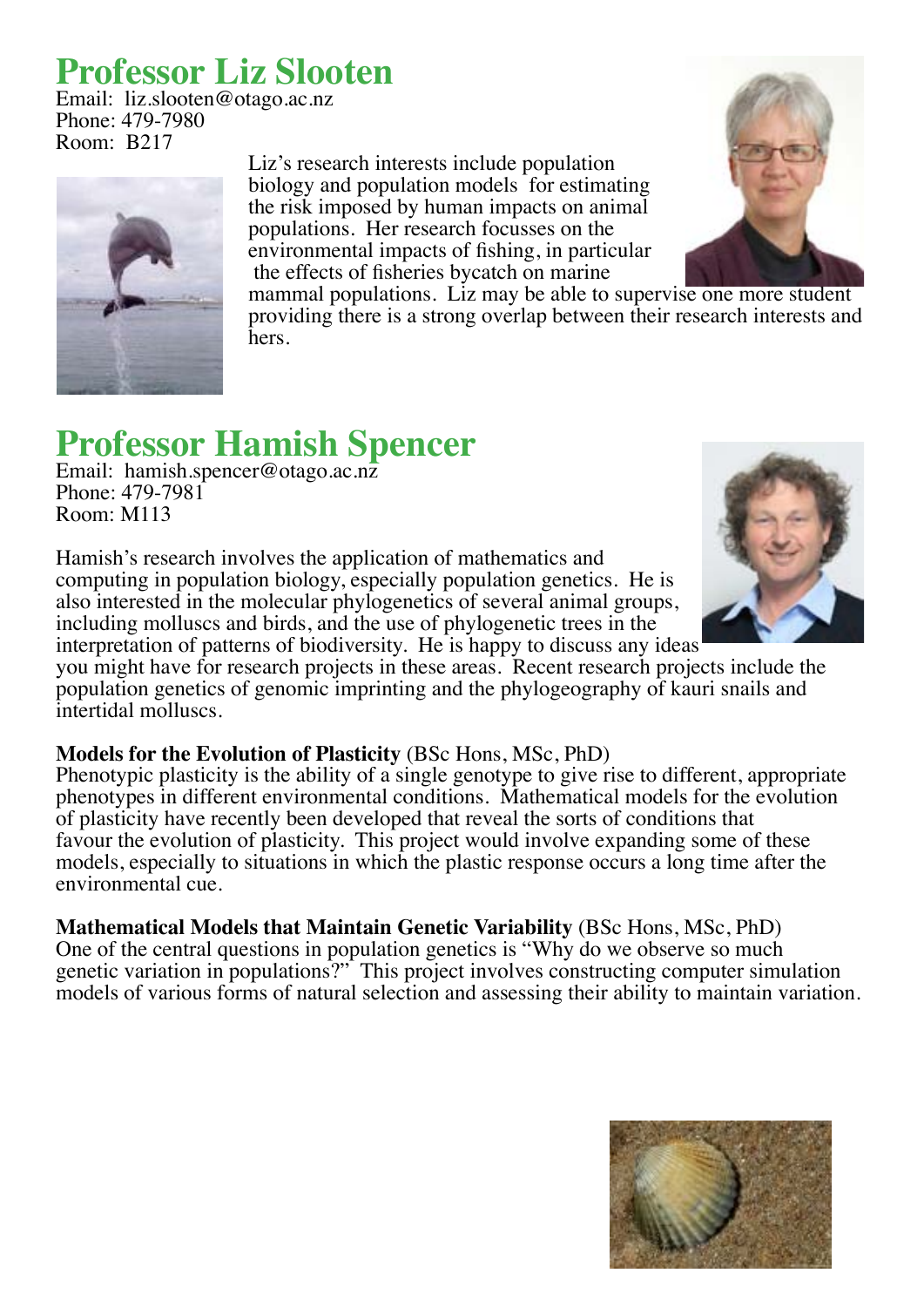#### **Phylogeny of Australian and New Zealand Molluscs** (BSc Hons/MSc)

Several groups of Australian and New Zealand molluscs display interesting biogeographic patterns. Some examples are the small limpets of the genus *Notoacmea* and the spongeeating tiger shells, *Calliostoma.* This project would involve sequencing a portion of the mitochondrial DNA and using these results to estimate genetic differentiation within species and the phylogeny of the chosen group. It could be expanded into a PhD thesis with the inclusion of related overseas taxa. This topic requires no maths background.



#### **Population-level consequences of genomic imprinting** (BSc Hons/MSc/PhD)

Genomic imprinting describes the non-Mendelian phenomenon in which the sex of the parent passing on the genes affects that gene's expression. Imprinting has been implicated in a number of human genetic diseases, e.g. Huntington's chorea and fragile-X syndrome. Although there is a large body of work on genomic imprinting, there is less published concerning its population genetics. This project would involve constructing novel (yet simple) models to describe the effects of various kinds of imprinting on populations. Prospective students should enjoy working with equations. Alternatively, more complicated models could be simulated on computer.

#### **Models of Population Epigenetics** (BSc Hons/MSc/PhD)

There is much more to inheritance than just genes. It is becoming very clear that various modifications to genetic materail - so called "epigenetic marks" can sometimes also be inherited. This project involves constructing mathematical models analogous to those in population genetics. Students should enjoy working with equations.

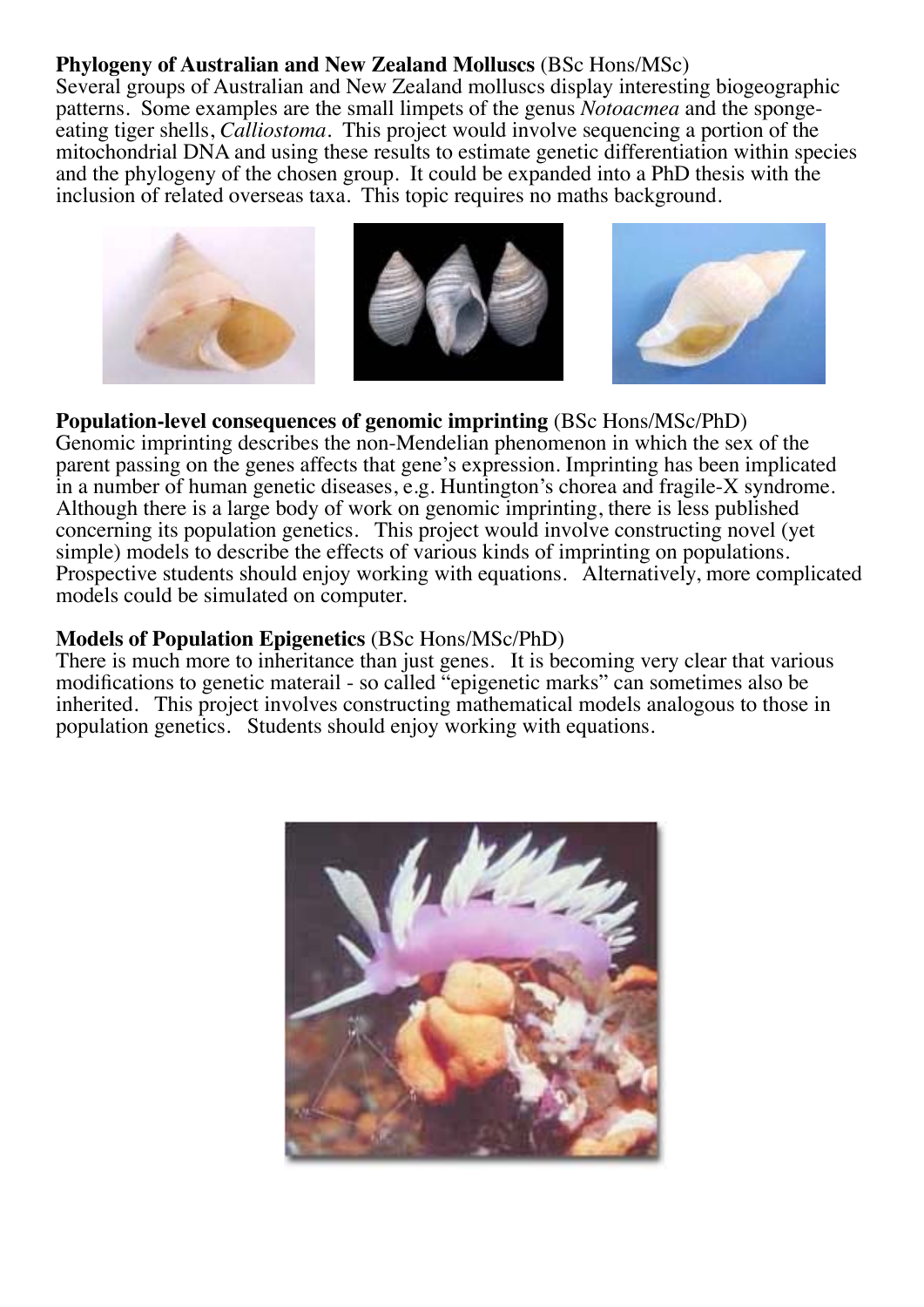### **Associate Professor Yolanda van Heezik**

Email: yolanda.vanheezik@otago.ac.nz Phone: 479-4107 Room: M204

My interests fall into two main research strands, urban ecology and penguin ecology, although I am involved in a wide variety of projects concerning terrestrial ecology. In the urban environment I am interested in spatial ecology and resource selection of wildlife, biodiversity of private spaces, and factors determining distributions and abundance of different species across cities. More recently my urban research



My interest in penguins is long-term. Current projects involve collaboration with the Department of Conservation, examining factors influencing lifetime reproductive success and foraging ecology in yellow-eyed penguins, and tourism impacts on blue penguins and yellow-eyed penguins. I'd like to gain a better understanding of yellow-eyed penguin foraging ecology in relation to parent quality, reproductive success and diet.







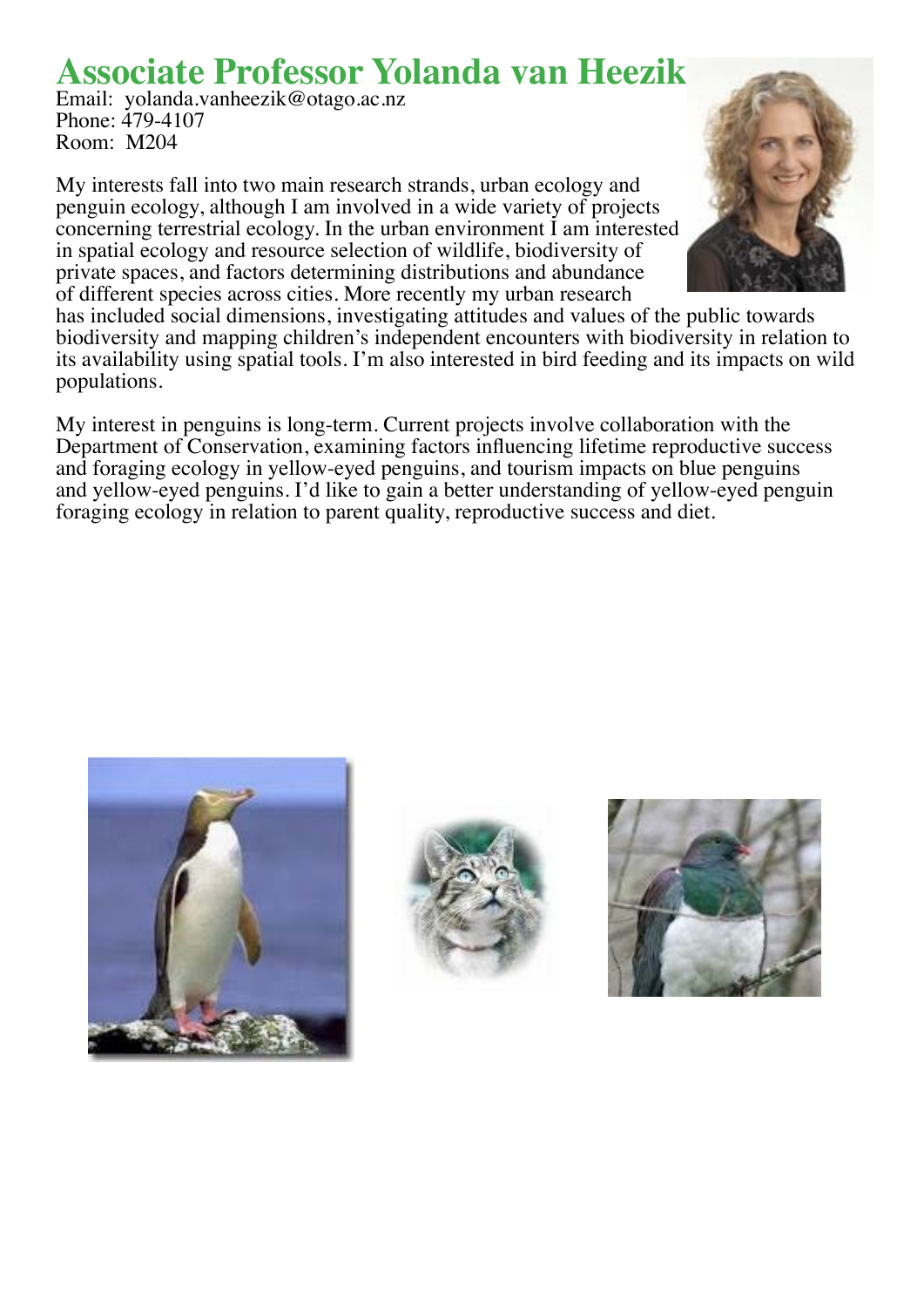# **Professor Graham Wallis**

Email: graham.wallis@otago.ac.nz Phone: 479-7984 Room: B116

My research interests include molecular evolution, molecular systematics, genetics of hybrid zones and phylogeography, particularly using endemic fish and insects. In the evolutionary genetics lab, we ask questions about gene flow, population subdivision and species relatedness. We test



geological hypotheses and infer evolutionary process using molecular genetic patterns to understand better the evolutionary history of the NZ biota. Molecular approaches that we use include: PCR of mitochondrial and nuclear DNA sequences, DNA sequencing, microsatellite DNA analysis and AFLP analysis, usually in conjunction with morphological and behavioural data and field observations.

I suggest some project titles below, but they can be modified to suit your interests. Joint supervision is welcomed. See my departmental web page for publications in these areas.

Darwinian evolution of a new zona-pellucida domain gene in galaxiid fishes Contact zones and hybridisation in common river galaxiids Hybrid zones in alpine weta- the evolution of melanism in relation to ecology Hybrid zones in cicadas- gene flow in relation to song type Mixed modes of reproduction in the brittle star *Ophiomyxa brevirima*

If you have an interest in evolution, and would like to combine it with questions in systematics or ecology, come and talk to me!





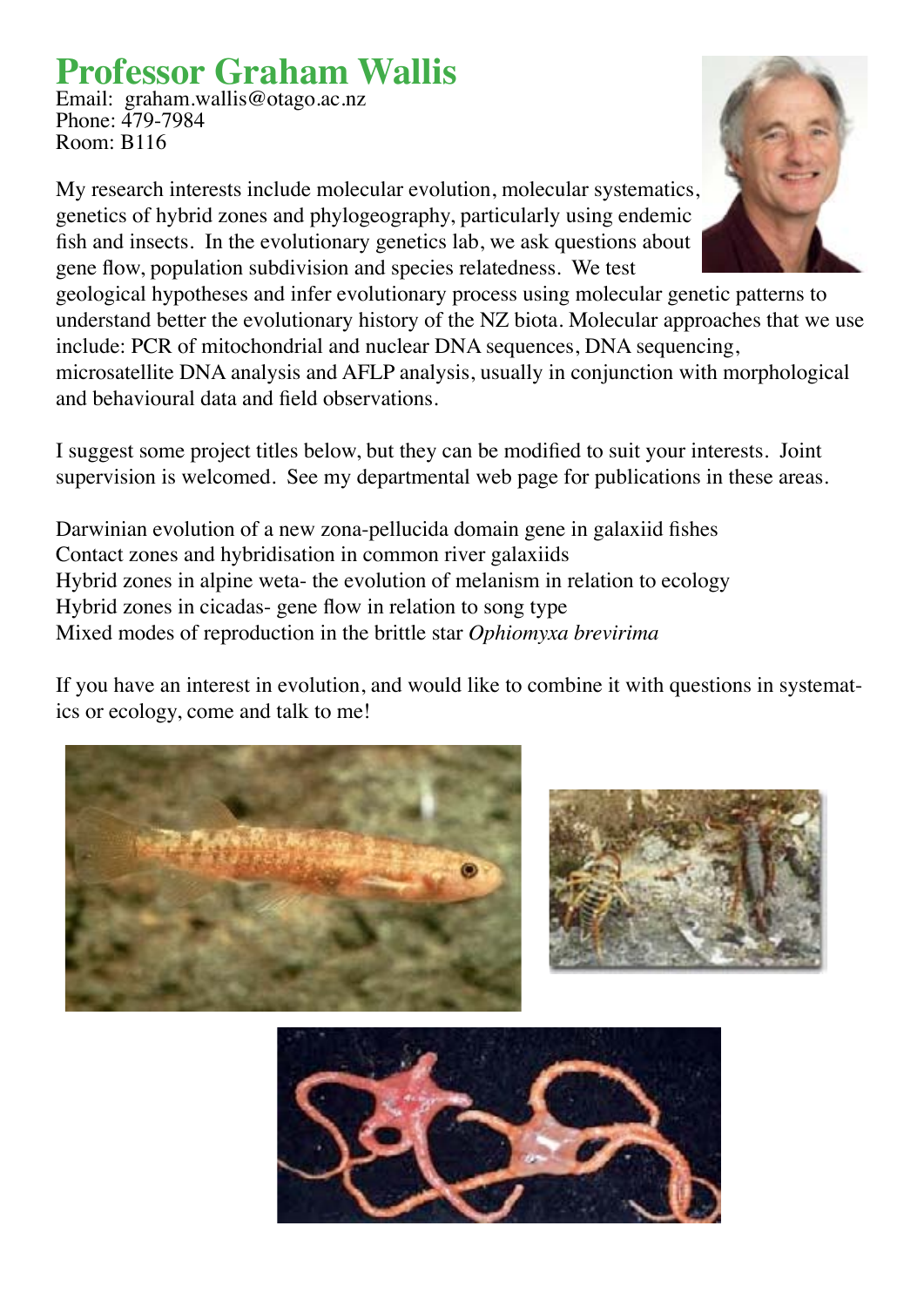# **Professor Jonathan Waters**

Email: jonathan.waters@otago.ac.nz Phone: 479-5847 Room: B115

#### **Extinction and colonisation: The fauna of prehistoric New Zealand**  (BSc Hons/MSc/PhD)



The New Zealand region is home to a unique and highly endemic array of animal species. However, much of our prehistoric biodiversity was rapidly lost as a result of human arrival. Many species went extinct, and others now have highly fragmented ranges. This research program seeks to reconstruct the biology of prehistoric NZ, and to better understand the biological impacts associated with human colonisation.

Several projects are available, integrating next-generation molecular techniques (ancient-DNA) with palaeontological methods (morphological analysis and carbon-dating of fossil remains). This research has funding from Marsden and from the Allan Wilson Centre.

#### References:

Boessenkool S et al (2009) Relict or coloniser? Extinction and range expansion of penguins in southern New Zealand. Proceedings of the Royal Society B 276:815.

Collins C et al (2013) Prehuman New Zealand sea lion (Phocarctos hookeri) rookeries in coastal New Zealand. Journal of the Royal Society of New Zealand (in press)

#### **Wing-reduction and flight loss in alpine insects - evolution and ecology** (BSc Hons/MSc/PhD)

NZ has a large number of flightless alpine insect lineages. Some widespread stonefly species have populations that have progressivelysmaller wings as altitude increases. We have several project possibilities looking into the evolutionary and ecological causes and consequences of flight loss in stoneflies. There is scope to include detailed morphological and physiological studies.

This topic has Marsden funding from 2015-2018.

Starting Reference: McCulloch GA, Wallis GP, Waters JM (2009) Do insects lose flight before they lose their wings? Population genetic structure in subalpine stoneflies. Molecular Ecology 18:4073-4087 [doi: 10.1111/j.1365-294X.2009.04337.x]